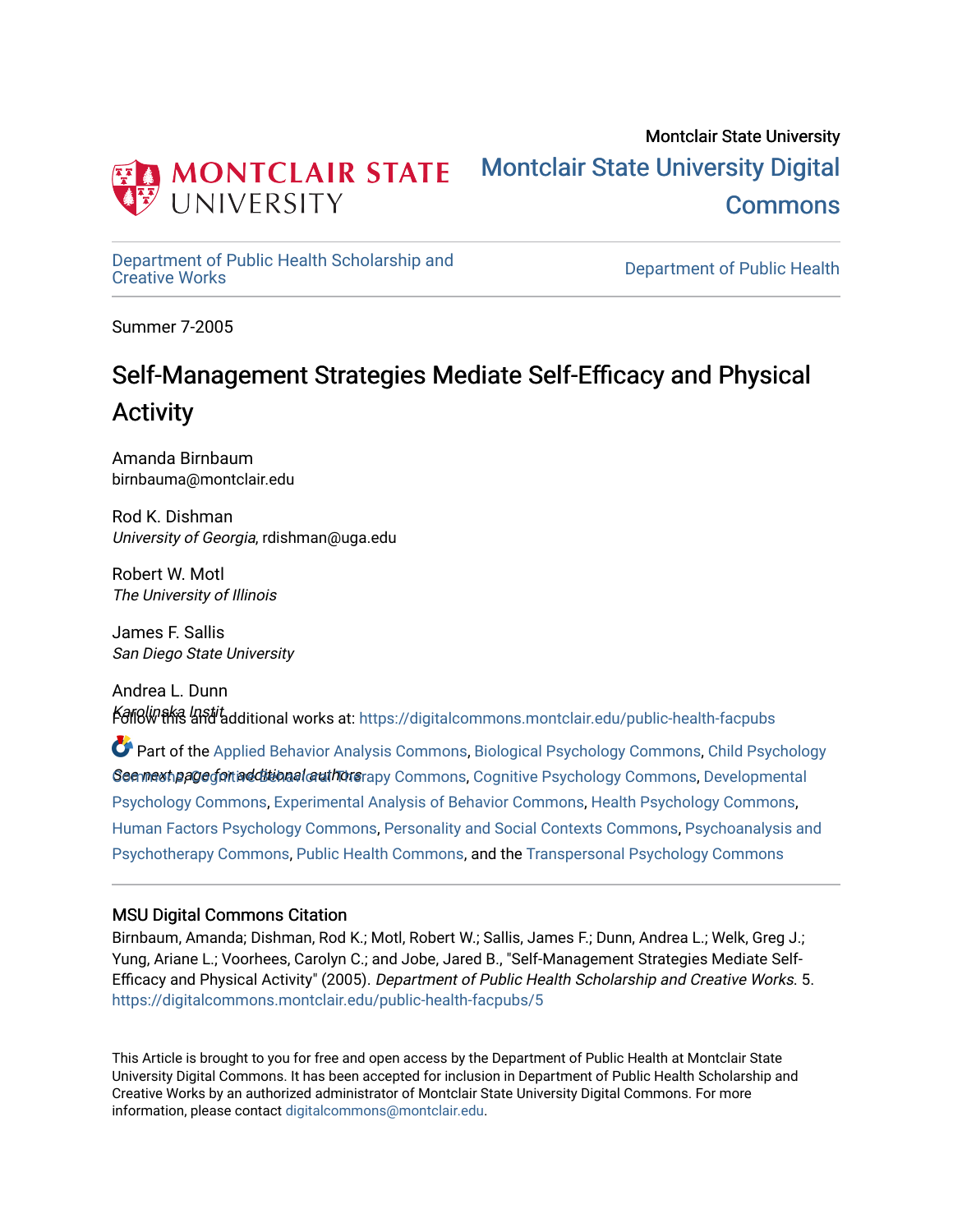# Authors

Amanda Birnbaum, Rod K. Dishman, Robert W. Motl, James F. Sallis, Andrea L. Dunn, Greg J. Welk, Ariane L. Yung, Carolyn C. Voorhees, and Jared B. Jobe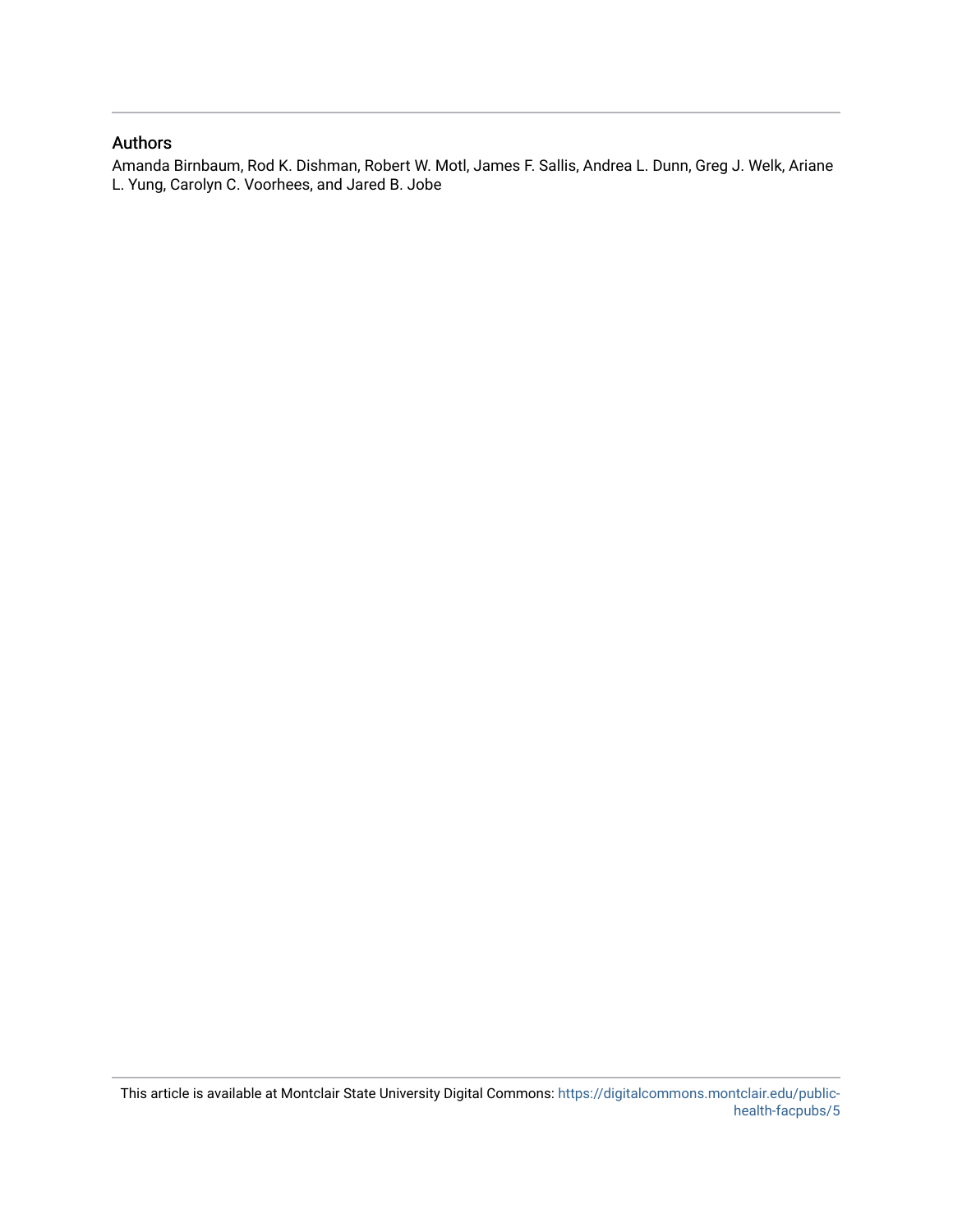# **Self-Management Strategies Mediate Self-Efficacy and Physical Activity**

Rod K. Dishman, PhD, Robert W. Motl, PhD, James F. Sallis, PhD, Andrea L. Dunn, PhD, Amanda S. Birnbaum, PhD, Greg J. Welk, PhD, Ariane L. Bedimo-Rung, PhD, Carolyn C. Voorhees, PhD, Jared B. Jobe, PhD

|                     | <b>Background:</b> Self-efficacy theory proposes that girls who have confidence in their capability to be<br>physically active will perceive fewer barriers to physical activity or be less influenced by<br>them, be more likely to pursue perceived benefits of being physically active, and be more<br>likely to enjoy physical activity. Self-efficacy is theorized also to influence physical activity<br>through self-management strategies (e.g., thoughts, goals, plans, and acts) that support<br>physical activity, but this idea has not been empirically tested.                                                                         |
|---------------------|------------------------------------------------------------------------------------------------------------------------------------------------------------------------------------------------------------------------------------------------------------------------------------------------------------------------------------------------------------------------------------------------------------------------------------------------------------------------------------------------------------------------------------------------------------------------------------------------------------------------------------------------------|
| <b>Methods:</b>     | Confirmatory factor analysis was used to test the factorial validity of a measure of<br>self-management strategies for physical activity. Next, the construct validity of the measure<br>was tested by examining whether self-management strategies mediated the relationship<br>between self-efficacy and self-reported physical activity, independently of several social-<br>cognitive variables (i.e., perceived barriers, outcome expectancy value, and enjoyment),<br>among cross-sectional samples of 6th grade ( $n = 309$ ) and 8th grade ( $n = 296$ ) girls tested<br>between February 14 and March 17, 2002. Data were analyzed in 2004. |
| <b>Results:</b>     | Consistent with theory, self-efficacy had direct effects on the social-cognitive variables. The<br>primary novel finding is that self-management strategies mediated the association of<br>self-efficacy with physical activity in both samples.                                                                                                                                                                                                                                                                                                                                                                                                     |
| <b>Conclusions:</b> | The measure of self-management strategies for physical activity yields valid scores among<br>adolescent girls and warrants experimental study as a mediator of the influence of efficacy<br>beliefs on physical activity.<br>(Am J Prev Med $2005;29(1):10-18$ ) © 2005 American Journal of Preventive Medicine                                                                                                                                                                                                                                                                                                                                      |

## Introduction

**Physical inactivity contributes to the increasing health burden of obesity and type 2 diabetes among youths in the United States.<sup>1,2</sup> Recent estimates indicate that 26% of girls and 20% of boys** health burden of obesity and type 2 diabetes among youths in the United States.1,2 Recent estimates indicate that 26% of girls and 20% of boys aged 9 to 13 years do not participate in physical activity during their free time.<sup>3</sup> Moreover, physical activity declines during adolescence, especially among girls. $4-7$  The public health significance of physical inactivity among adolescent girls underscores the importance of identifying mediators and moderators of physical activity that can be targeted by interventions to increase physical activity levels.<sup>8</sup>

Social-cognitive variables (i.e., beliefs that are formed by social learning and reinforcement history, such as self-efficacy, perceived barriers, outcome expectancy value, and affective experience) are putative influences on self-initiated change in health behavior.<sup>9</sup> They may be especially important during early adolescence as physical activity increasingly becomes a leisure choice. A large number of social-cognitive correlates of physical activity have been identified among adolescents,<sup>10</sup> but their independent utility for explaining physical activity has not been determined within the context of established theoretical models of behavior change.

Self-efficacy theory<sup>11,12</sup> proposes that confidence in personal ability to carry out a behavior (i.e., selfefficacy) influences the direction, intensity, and persistence of behavior. Accordingly, girls who have high self-efficacy about physical activity would perceive fewer barriers to their physical activity or be less influenced by

From the Department of Kinesiology (Dishman), University of Georgia, Athens, Georgia; Department of Kinesiology, University of Illinois (Motl), Urbana, Illinois; Department of Psychology, San Diego State University (Sallis), San Diego, California; Behavioral Science Research Group, The Cooper Institute Denver (Dunn), Golden, Colorado; Department of Public Health, Cornell University (Birnbaum), New York, New York; Department of Health and Human Performance, Iowa State University (Welk), Ames, Iowa; Department of Public Health and Preventive Medicine, Louisiana State University Health Sciences Center (Bedimo-Rung), New Orleans, Louisiana; Department of Kinesiology, University of Maryland (Voorhees), College Park, Maryland; and Division of Epidemiology and Clinical Applications, National Heart, Lung, and Blood Institute (Jobe), Bethesda, Maryland

Address correspondence and reprint requests to: Rod K. Dishman, PhD, Department of Exercise Science, University of Georgia, Ramsey Student Center, 300 River Road, Athens GA 30602-6554. E-mail: rdishman@uga.edu.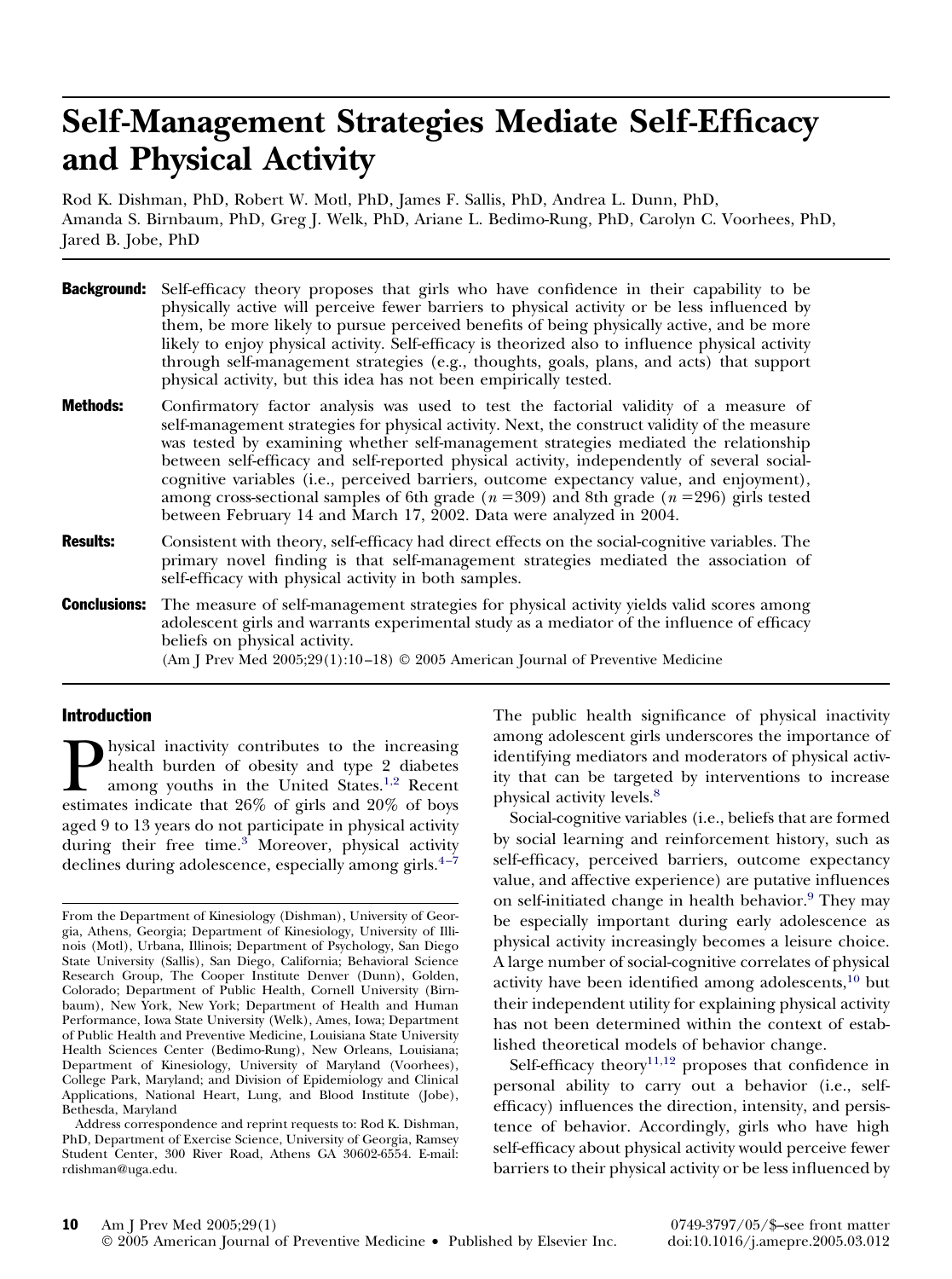them, be more likely to act (i.e., pursue goals) on their expectations of desirable outcomes of being physically active (i.e., outcome expectancy value), and be more likely to enjoy physical activity. The causal path between self-efficacy and goal striving has been further elaborated by a mediating role of intervening processes $^{12}$  or implementation strategies<sup>13</sup> (e.g., instrumental acts) that consist of planning, monitoring, and guidance control of goal pursuit. Thus, self-efficacy might influence physical activity by self-management strategies (e.g., thoughts, goals, plans, and acts) that support physical activity, but this idea has not been tested. Nigg<sup>14</sup> recently provided evidence of sequential, crosssectional bivariate relationships across 3 years between exercise behavior and self-efficacy, outcome expectancy value, and a measure of processes of change among adolescents, but the independent and mediated relations of those variables with physical activity were not simultaneously evaluated in that report.

The main purpose of this study was to examine the validity of a measure of self-management strategies for physical activity by testing whether it mediated the relationship between self-efficacy and physical activity, independently of selected social-cognitive variables (i.e., perceived barriers, outcome expectancy value, and enjoyment), among two samples of adolescent girls differing in age. Such a mediating influence would provide evidence for the construct validity of self-management strategies by confirming the functional, theoretical network $15$  among self-efficacy, self-management strategies, and physical activity[.11–13](#page-9-0)

The validity of measures of the variables had not been reported among 6th grade girls, so confirmatory factor analytic procedures<sup>16,17</sup> were used first to establish the factorial validity and the multigroup and longitudinal (i.e., 2 weeks) invariance of the measures in separate samples of 6th and 8th grade girls. Factorial validity is the degree to which the structure of a measure conforms to the theoretical definition of its construct[.15,18 –20](#page-9-0) Factorial invariance is the degree to which a construct is measured similarly between groups of people or across points of time[.18,21](#page-9-0) Without evidence for factorial invariance, differences between groups or across time in scores on a measure might reflect variability in the measurement properties of the self-report instrument used rather than true differences in the latent variable.

# Method **Participants**

Adolescent girls in the 6th  $(n = 309)$  and 8th  $(n = 296)$  grades were recruited from one to four middle schools in each of six regions of the United States (Baltimore MD, Columbia SC, Minneapolis MN, New Orleans LA, San Diego CA, and Tucson AZ) for the pilot testing of social-cognitive measures to be employed as potential moderators, mediators, or secondary outcomes in the Trial of Activity for Adolescent Girls, a physical activity intervention study sponsored by the National Heart, Lung, and Blood Institute. The 6th-grade girls had a mean age of 11.5 (standard deviation  $[SD]=0.6$ ) years and racial percentages of 45.6% white, 19.7% black, 14.2% Hispanic/Latino, 3.2% Asian/Pacific Islander, 1.9% American Indian, and 3.9% other; 11.3% of the 6th-grade girls did not report race/ethnicity. The 8th-grade girls had a mean age of 13.5 (SD=0.6) years and racial percentages of  $51.0\%$  white, 17.6% black, 13.9% Hispanic/Latino, 3.0% Asian/Pacific Islander, 1.0% American Indian, and 3.0% other; 10.5% of the 8th-grade girls did not report race/ethnicity. The race percentages did not differ  $(\chi^2=2.5 \text{ [df = 5, } n=539])$ ,  $p = 0.78$ ) between 6th- and 8th-grade girls.

#### **Measures**

Self-management strategies were measured using a modified version of a scale derived from self-management theory, and previously developed for use with college students.<sup>22</sup> The scale included eight items that represented cognitive and behavioral strategies. There were four items for cognitive strategies and four for behavioral strategies. Examples of cognitive and behavioral items were, respectively, "I say positive things to myself about physical activity," and "I do things to make physical activity more enjoyable." The items were rated on a five-point scale ranging from 1 (never) to 5 (very often). [Table 1](#page-4-0) contains a list of the scale items.

Self-efficacy about physical activity was measured using an eight-item questionnaire developed for use with 8th- and 9th-grade girls and reported elsewhere.<sup>16,17</sup> The stability coefficient for the single factor across 1 year was 0.61. Example items on the self-efficacy measure follow: "I can be physically active during my free time on most days no matter how busy my day is," and "I can ask my parent or other adult to do physically active things with me." The items were rated on a five-point scale ranging from 1 (disagree a lot) to 5 (agree a lot).

Perceived barriers to physical activity were assessed by an abridged adaptation of a previously developed measure[.23](#page-9-0) Among 60 boys and girls in grades 6 to 8 (60% nonwhite), the internal consistency of that scale (Cronbach  $\alpha$ ) was 0.88, and test–retest reliability (intraclass correlation coefficient [ICC]) across 2 weeks was 0.90. Items were selected from the scale based on content analysis and formative assessment with the girls in this pilot study. The content or language of some items was simplified to facilitate readability (e.g., original items, "my friends tease me during exercise or sports" and "self-conscious about my looks when I do activities" were condensed as, "it would make me embarrassed." "Lack of a convenient place to do physical activity" was modified as, "I don't have a place to do physical activity"). A new item was added (i.e., "I might get hurt or sore"). The scale items were rated on a five-point scale ranging from 1 (never) to 5 (very often) [\(Table 1\)](#page-4-0).

Outcome expectancy value about physical activity was measured using nine items that consisted of belief and corresponding value statements adapted from previously developed scales[.16,17,23](#page-9-0) Scores on these nine items obtained from separate pilot samples of 50 to 100 girls yielded acceptable internal consistency reliability (Cronbach  $\alpha = 0.72$ ), and an ICC stability coefficient of 0.72 across 1 week. Belief state-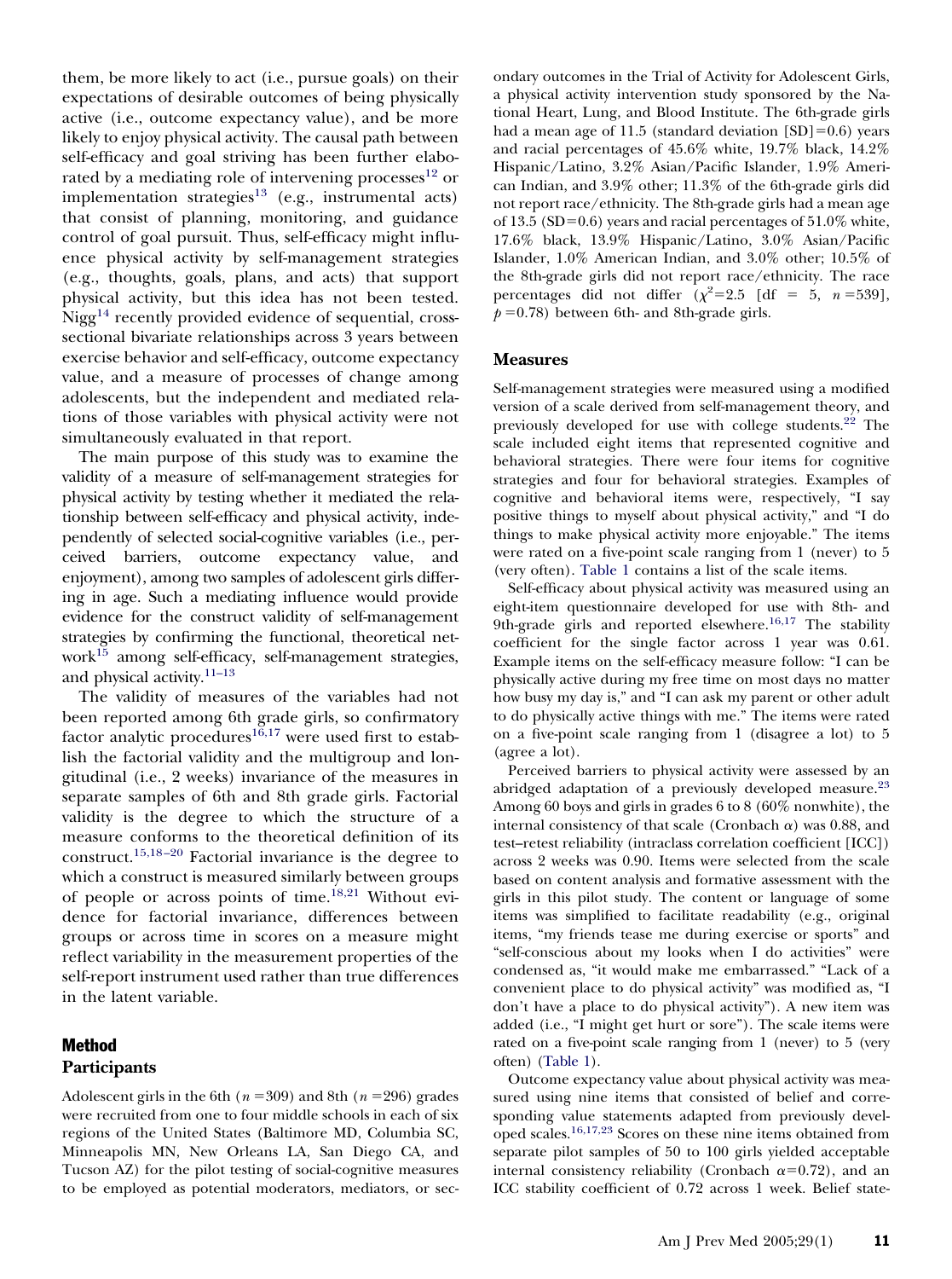<span id="page-4-0"></span>**Table 1.** Items assessing self-management strategies, perceived barriers, outcome expectancy, and physical activity

#### **Self-management strategies**

- 1. I do things to make physical activity more enjoyable.
- 2. I think about the benefits I will get from being physically active.
- 3. I try to think more about the benefits of physical activity and less about the hassles of being active.
- 4. I say positive things to myself about physical activity.
- 5. When I get off track with my physical activity plans, I tell myself I can start again and get right back on track.
- 6. I try different kinds of physical activity so that I have more options to choose from.
- 7. I set goals to do physical activity.
- 8. I make backup plans to be sure I get my physical activity.
- **Perceived barriers to physical activity**
- 1. Physical activity is boring.
- 2. The weather is bad.
- 3. I don't know how to do the physical activity that I want to do.
- 4. I don't have a place to do physical activity.
- 5. I'm chosen last for teams.
- 6. I don't like to sweat.
- 7. It would take time away from my friends.
- 8. I might get hurt or sore.
- 9. It would make me embarrassed.
- 10. It would make me tired.

#### **Outcome expectancy**

- 1. It would help me spend more time with my friends.
- 2. It would help get or keep me in shape.
- 3. It would help me control my weight.
- 4. It would put me in a better mood.
- 5. It would make me better in sports, dance, or other activities.
- 6. It would be fun.
- 7. It would make me look better.
- 8. I would make new friends.
- 9. I would feel better about myself.
- **Physical activity**
- 1. In the last 7 days, during PE classes, how often were you very active (playing hard, running, jumping, throwing)?  $1=I$  did not have PE;  $2=$  hardly ever;  $3$ =sometimes;  $4$ =quite often;  $5$ =always
- 2. In the last 7 days, what did you normally do AT LUNCH (besides eating lunch)?  $1 = sat$  down (talking, reading, doing school work);  $2 =$ stood around;  $3$ =walked around a little;  $4$ =ran around and played quite a bit;  $5=$ ran around and played hard most of the time
- 3. In the last 7 days, RIGHT AFTER SCHOOL, how many days did you do sports, dance, or play games in which you were active?  $1=$ none;  $2=1$  day;  $3=2-3$  days;  $4=4$ days; 5=every day
- 4. In the last 7 days, on how many EVENINGS did you play sports, dance, or play games in which you were very active? 1=none;  $2=1$  evening; 3=2–3 evenings;  $4=4-5$  evenings;  $5=6-7$  evenings
- 5. LAST WEEKEND, how many times did you play sports, dance, or play games in which you were very active? 1=none;  $2=1$  time;  $3=2-3$  times;  $4=4-5$  times;  $5=6$  or more times

ments were rated on a five-point scale ranging from 1 (disagree a lot) to 5 (agree a lot) (Table 1). Value statements were rated on a five-point scale with responses ranging from

1 (very unimportant) to 5 (very important). The outcome expectancy values were formed as a product of the belief and corresponding value item scores[.24](#page-9-0)

Enjoyment of physical activity was measured using the seven negatively worded items from the modified 16-item version of the Physical Activity Enjoyment Scale reported elsewhere[.25](#page-9-0) Positively worded items were excluded to reduce participant burden, and to remove their methodologic effect, as described elsewhere[.25](#page-9-0) Example items were "When I am active I dislike it" and "When I am active it's no fun at all." The seven items were rated on a five-point scale ranging from 1 (disagree a lot) to 5 (agree a lot) and reverse scored.

Physical activity was measured using an abridged version of the Physical Activity Questionnaire for Older Children reported elsewhere.<sup>26,27</sup> This measure was chosen because it has been validated for use with children of ages similar to the present sample. Also, its length and format minimized participant burden, which was a concern in this pilot study, because all questions had to be answered by the students within a single class period. Each item is scored on a five-point scale, and the sum of the item scores is used as the indicator of physical activity. Internal consistency coefficients (Cronbach  $\alpha$ ) ranged from 0.79 to 0.89, and the test–retest stability coefficients across 2 weeks were 0.75 for boys and 0.82 for girls[.26](#page-9-0) Physical activity was defined as "sports, games, or dance that make you breathe hard, make your legs feel tired, or make you sweat." Five original items were used that specifically assess activity in physical education classes, during the lunch period, right after school, in the evenings, and on the weekend (Table 1). An item pertaining to recess was removed, which was not relevant to the sample,  $26.28$  as were three other items that lacked specificity and judged as too time consuming.

## **Procedure**

The questionnaire administration was approved by the Institutional Review Board at each of the six universities participating in the project. All parents or guardians provided written informed consent, and all participants provided written consent. The scales were administered to participants in small groups of girls during class time by trained data collectors who used standardized protocols and scripts when obtaining responses. Nearly 80% of the 6th-  $(n=250)$  and 8th- $(n=226)$  grade girls completed the measures again 2 weeks later, permitting an examination of the stability of the measurement instruments by longitudinal invariance analysis. Testing occurred between February 14 and April 17, 2002.

## **Data Analysis**

Confirmatory factor analysis and path analysis were performed using full-information maximum likelihood (FIML) estimation in AMOS, version 4.0 (SmallWaters Corp., Chicago IL,  $1999$ ).<sup>29</sup> FIML was selected because there were missing responses to items on the questionnaires, ranging from 1% for the measure of physical activity to 12.5% for the measure of physical activity enjoyment. FIML is an optimal method for the treatment of missing data<sup>29,30</sup> that yields accurate fit indices and parameter estimates with up to 25% simulated missing data. $31,32$ 

PE, physical education.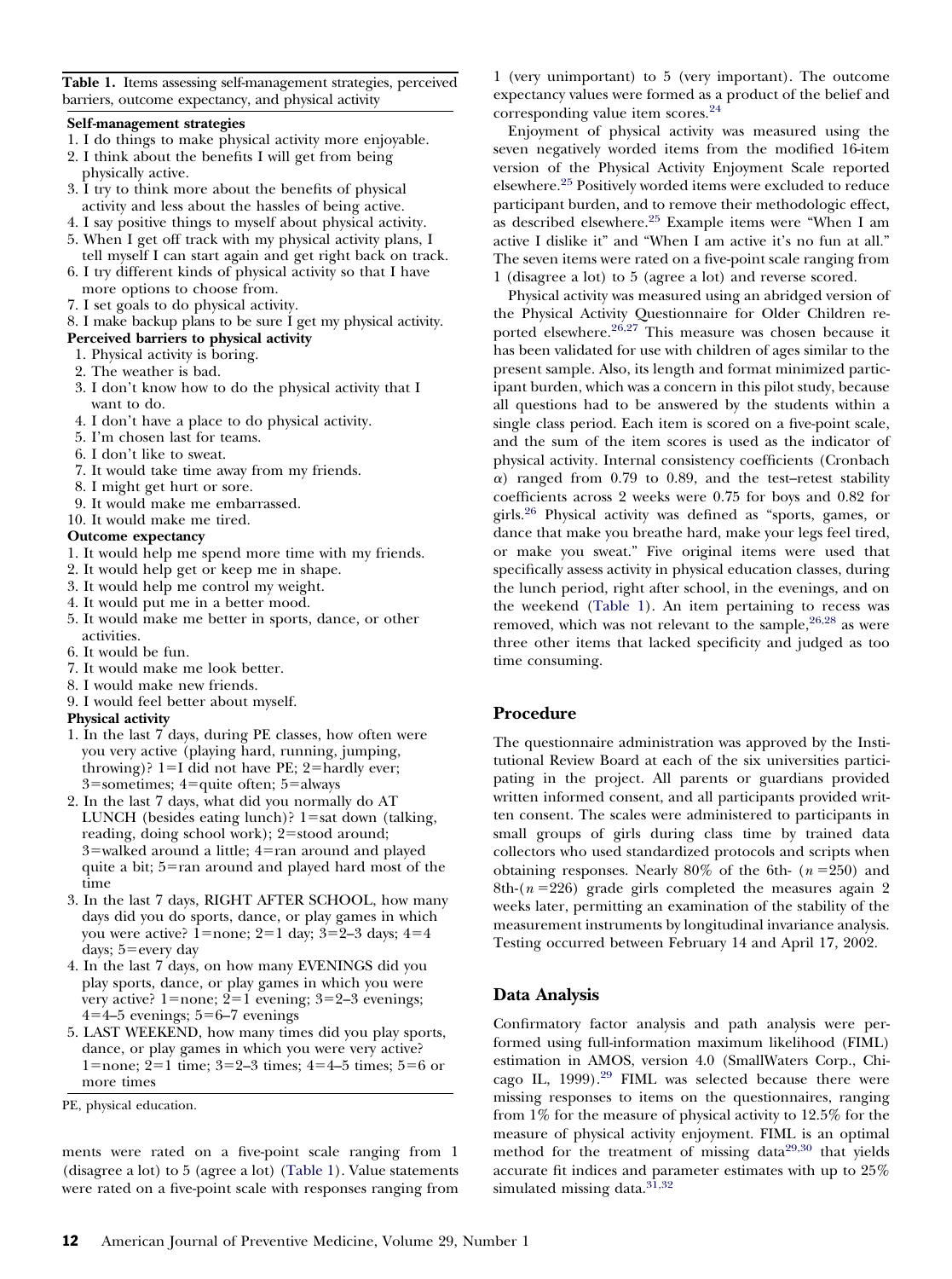**Table 2.** Descriptive statistics for self-management strategies, social-cognitive variables, and self-reported physical activity

| Overall sample<br>$n = 605$ | 6th graders<br>$n = 309$ | 8th graders<br>$n = 296$ |
|-----------------------------|--------------------------|--------------------------|
| 29.8 (6.9)                  | 30.5(6.9)                | 29.1(6.9)                |
| 29.4(6.1)                   | 30.2(6.2)                | 28.6(5.9)                |
| 21.5(6.4)                   | 20.9(6.3)                | 22.2(6.4)                |
| 162.3(41.1)                 | 164.3 (41.9)             | 160.3(40.3)              |
| 29.5(5.4)                   | 29.7(5.5)                | 29.2(5.3)                |
| 14.9 $(4.0)$                | 15.9(3.8)                | 13.9(3.9)                |
|                             |                          |                          |

Note: Values represent mean score (standard deviation). Mean scores for each scale were computed by summing the individual item scores based on unity weights.

The parameter estimates, standard errors, z-statistics, and squared multiple correlations were inspected for sign and/or magnitude. Parameters with nonsignificant z-statistics and/or a sign opposite of expected direction have no substantively meaningful interpretation[.33,34](#page-9-0) Large standard errors provide an indication that the parameter estimate is not reliable[.35](#page-9-0) Model fit was assessed using multiple indices. The  $\chi^2$  statistic is too sensitive to sample size and assumes the correct model,  $20,33,35$  so other fit indices are commonly used for judging model fit. Values of the root mean square error of approximation (RM-SEA) of 0.06 and zero (and the 90% confidence interval) represent close and exact fit, respectively[.36](#page-9-0) The comparative fit index (CFI) and non-normed fit index (NNFI) test the proportionate improvement in fit by comparing the target model with the independence model<sup>37</sup>; values approximating 0.90 and 0.95 indicate acceptable and good fit, respectively.<sup>36,37</sup>

The tests of multigroup and longitudinal invariance of the measures involved comparing models that imposed successive restrictions on model parameters for the equality of the overall structure, factor loadings, factor variances, and item uniquenesses[.20,35](#page-9-0) The comparison of nested models was based on  $\chi^2$  difference tests and changes in the values of the RMSEA, CFI, and NNFI. The criterion of  $-0.01$  for a change in the CFI  $(CFI_{\text{constrained model}} - CFI_{\text{unconstrained model}})$  is robust for testing multigroup and longitudinal invariance.<sup>38</sup>

# Results **Descriptive Statistics**

Descriptive statistics for the variables are presented in Table 2. The correlations among the variables are provided in Table 3.

## **Factorial Validity of Measures**

Results of the confirmatory factor analyses of responses to the questionnaires supported the factorial validity of the measures. The multigroup and longitudinal invariance analyses indicated that the factor structure and factor loadings were invariant between the samples of 6th and 8th grade girls, and across time in the combined sample, for the self-management strategies and the social-cognitive variables. The factor structure, factor loadings, and factor variances were invariant between groups and across time for the physical activity measure. The measures each conformed to a single factor structure. The fit indices, internal consistency, and stability coefficients for each scale are provided in [Table 4.](#page-6-0)

| Table 3. Correlations among self-management strategies, social-cognitive variables, and self-reported physical activity |           |         |         |         |                |      |   |
|-------------------------------------------------------------------------------------------------------------------------|-----------|---------|---------|---------|----------------|------|---|
| <b>Variables</b>                                                                                                        | Sample    | 1       | 2       | 3       | $\overline{4}$ | 5    | 6 |
| 1. Self-management strategies                                                                                           | Overall   |         |         |         |                |      |   |
|                                                                                                                         | 6th grade |         |         |         |                |      |   |
|                                                                                                                         | 8th grade |         |         |         |                |      |   |
| 2. Self-efficacy                                                                                                        | Overall   | 0.58    |         |         |                |      |   |
|                                                                                                                         | 6th grade | 0.56    |         |         |                |      |   |
|                                                                                                                         | 8th grade | 0.59    |         |         |                |      |   |
| 3. Barriers                                                                                                             | Overall   | $-0.34$ | $-0.42$ |         |                |      |   |
|                                                                                                                         | 6th grade | $-0.26$ | $-0.36$ |         |                |      |   |
|                                                                                                                         | 8th grade | $-0.41$ | $-0.45$ |         |                |      |   |
| 4. Outcome expectancy                                                                                                   | Overall   | 0.46    | 0.44    | $-0.25$ |                |      |   |
|                                                                                                                         | 6th grade | 0.44    | 0.42    | $-0.17$ |                |      |   |
|                                                                                                                         | 8th grade | 0.48    | 0.46    | $-0.32$ |                |      |   |
| 5. Enjoyment                                                                                                            | Overall   | 0.34    | 0.44    | $-0.59$ | 0.33           |      |   |
|                                                                                                                         | 6th grade | 0.28    | 0.40    | $-0.61$ | 0.27           |      |   |
|                                                                                                                         | 8th grade | 0.39    | 0.47    | $-0.56$ | 0.40           |      |   |
| 6. Physical activity                                                                                                    | Overall   | 0.37    | 0.38    | $-0.28$ | 0.18           | 0.26 |   |
|                                                                                                                         | 6th grade | 0.36    | 0.38    | $-0.19$ | 0.15           | 0.19 |   |
|                                                                                                                         | 8th grade | 0.34    | 0.33    | $-0.33$ | 0.20           | 0.31 |   |

Note: The correlations were computed using a confirmatory factor analytic approach using AMOS 4.0 with all measures modeled as observed variables. All correlations were statistically significant  $(p<0.05)$ .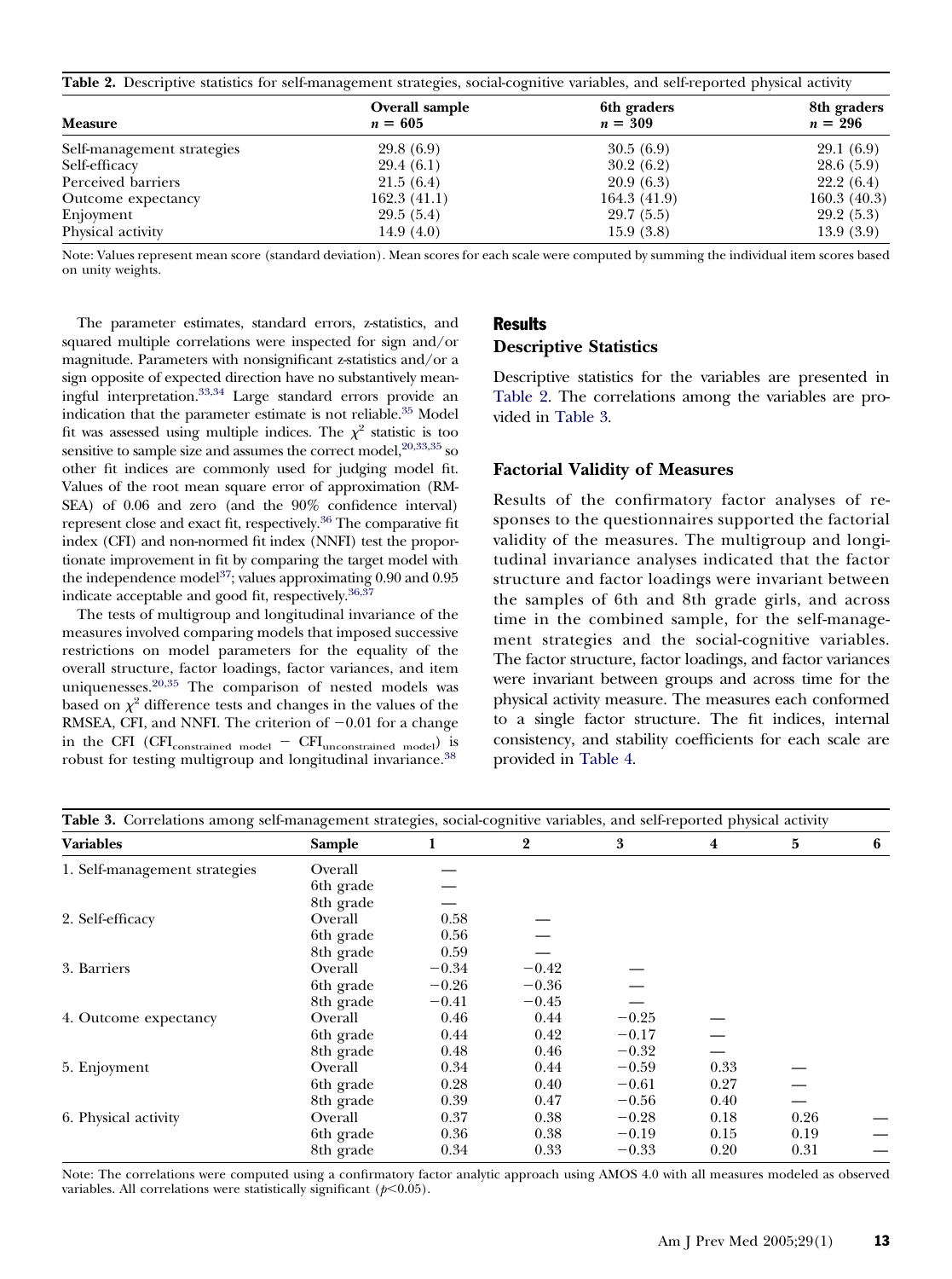<span id="page-6-0"></span>Table 4. Fit indices and reliabilities for the self-management strategies, social–cognitive, enjoyment, and physical activity measures

|                            |               |                                     |            | <b>NNFI</b> | <b>Combined samples</b> |                  |
|----------------------------|---------------|-------------------------------------|------------|-------------|-------------------------|------------------|
| Measure sample             | $\chi^2$ (df) | <b>RMSEA</b><br>$(90\% \text{ CI})$ | <b>CFI</b> |             | Cronbach $\alpha$       | <b>Stability</b> |
| Self-management strategies |               |                                     |            |             |                         |                  |
| 6th grade                  | 28.1 (19)     | $0.04(0.00-0.07)$                   | 0.98       | 0.97        | 0.83                    | 0.84             |
| 8th grade                  | 45.0(19)      | $0.07(0.04 - 0.09)$                 | 0.97       | 0.94        |                         |                  |
| Self-efficacy              |               |                                     |            |             |                         |                  |
| 6th grade                  | 43.4(20)      | $0.06(0.04-0.09)$                   | 0.96       | 0.94        | 0.79                    | 0.78             |
| 8th grade                  | 32.5(20)      | $0.05(0.01-0.07)$                   | 0.97       | 0.96        |                         |                  |
| <b>Perceived barriers</b>  |               |                                     |            |             |                         |                  |
| 6th grade                  | 41.5(35)      | $0.02(0.00-0.05)$                   | 0.99       | 0.98        | 0.77                    | 0.77             |
| 8th grade                  | 69.2 (34)     | $0.06(0.04 - 0.08)$                 | 0.94       | 0.92        |                         |                  |
| Outcome expectancy value   |               |                                     |            |             |                         |                  |
| 6th grade                  | 59.8 (24)     | $0.07(0.05-0.09)$                   | 0.97       | 0.95        | 0.86                    | 0.64             |
| 8th grade                  | 72.0 (24)     | $0.08(0.06 - 0.11)$                 | 0.96       | 0.93        |                         |                  |
| Enjoyment                  |               |                                     |            |             |                         |                  |
| 6th grade                  | 50.6(14)      | $0.09(0.07-0.12)$                   | 0.94       | 0.91        | 0.84                    | 0.73             |
| 8th grade                  | 35.1(14)      | $0.07(0.04 - 0.10)$                 | 0.97       | 0.96        |                         |                  |
| Physical activity          |               |                                     |            |             |                         |                  |
| 6th grade                  | 1.3(5)        | $0.00(0.00-0.02)$                   | 1.00       | 1.04        | 0.61                    | 0.81             |
| 8th grade                  | 5.5(5)        | $0.02(0.00-0.09)$                   | 1.00       | 0.99        |                         |                  |

CI, confidence interval; CFI, comparative fit index; NNFI, non-normed fit index; RMSEA, root mean square error of approximation.

The scale items for outcome expectancy value were best represented by a single substantive factor plus three pairs of correlated uniquenesses between similarly worded items. The self-management strategies items were best represented by two correlated factors (i.e., a cognitive strategies factor and a behavioral strategies factor) in each sample. The size of the correlations (0.89 and 0.80, in 6th- and 8th-grade girls, respectively) supported the existence of a single, second-order factor underlying the two, first-order factors. In the combined sample, internal consistency (Cronbach  $\alpha$ ) was 0.74 and 0.75 for the cognitive and behavioral first-order factors, respectively. The stability coefficients across 2 weeks were 0.76 and 0.77 for the cognitive and behavioral factors, respectively.

# **Construct Validity of Self-Management Strategies**

Results of the path analysis were similar for the 6th- and 8th-grade girls and provided supporting evidence that the relations among self-efficacy, self-management strategies, and the social-cognitive variables were consistent with the functional network hypothesized by self-efficacy theory. Self-efficacy and self-management strategies had direct, independent effects on physical activity. Moreover, the measure of self-management strategies partially mediated the relationship between self-efficacy and physical activity, supporting its construct validity.

**Model specification.** The model tested with path analysis is presented in [Figures 1](#page-7-0) and [2,](#page-7-0) and was tested in the separate samples of 6th and 8th grade girls. Path analysis, which modeled observed variables (i.e., summed scores from the items for each scale), was used

rather than latent variable structural equation modeling because of the high ratio of sample moments  $(n = 1769)$  in the augmented variance–covariance matrix to the number of participants in each sample  $(n = 309 \text{ and } n = 296)$ . Item parcels were considered for use, but there is no uniform agreement about their appropriateness in covariance modeling because they can bias parameter estimates and influence fit statistics.<sup>39</sup> The model included paths (i.e.,  $\gamma s$ ) between the exogenous variable of self-efficacy and the endogenous variables of self-management strategies, perceived barriers, outcome expectancy value, enjoyment, and physical activity. There were paths (i.e.,  $\beta s$ ) between the self-management strategies, perceived barriers, outcome expectancy value, enjoyment, and physical activity endogenous variables. There were correlated disturbance terms among the self-management strategies, perceived barriers, outcome expectancy value, and enjoyment endogenous variables to account for unexplained common variance that was not of a hypothesized directional nature.

**Model fit: 6th-grade girls.** The model in [Figure 1](#page-7-0) provided a perfect fit because it was completely saturated (i.e.,  $\chi^2$ =0, df=0, CFI=1.00). Significant paths are depicted in [Figure 1.](#page-7-0) There were direct effects of self-efficacy on all variables, and self-efficacy and selfmanagement strategies exhibited direct effects on physical activity independently of their relations with the other social-cognitive variables. Self-efficacy also exhibited an indirect effect on physical activity that was partially mediated by self-management strategies.

**Model fit: 8th-grade girls.** The model in [Figure 2](#page-7-0) provided a perfect fit because it too was completely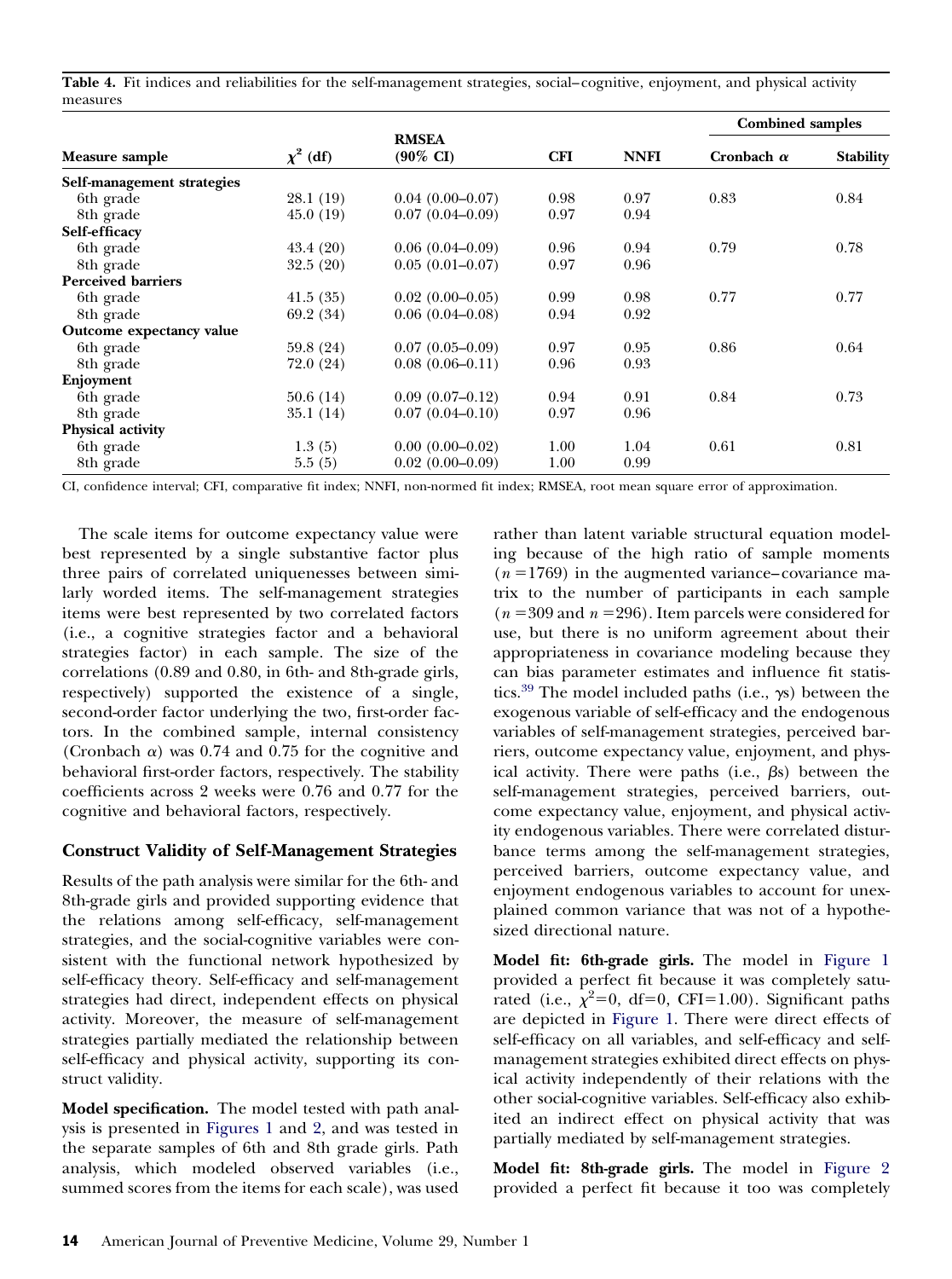<span id="page-7-0"></span>

**Figure 1.** Model depicting the hypothesized associations among self-efficacy, self-management strategies, perceived barriers, outcome expectancy value, enjoyment, and physical activity among 6th grade girls. Coefficients are provided for the significant paths. D1 to D5 represent disturbance terms.

saturated (i.e.,  $\chi^2=0$ , df=0, CFI=1.00). Significant paths are depicted in Figure 2. There were direct effects of self-efficacy on the social-cognitive variables, and direct effects of self-management strategies and perceived barriers on physical activity. Self-efficacy exhibited indirect effects on physical activity that were mediated by self-management strategies and perceived barriers.

**Multigroup invariance analysis.** To provide a statistical test of possible differences in the magnitude of the path coefficients between age groups, two nested models were compared. The first model constrained the five common, statistically significant paths between (1) selfefficacy and self-management strategies, (2) selfefficacy and perceived barriers, (3) self-efficacy and outcome expectancy value, (4) self-efficacy and enjoyment, and (5) self-management strategies and physical activity to be equal between the 6th- and 8th-grade girls. This model provided an excellent fit ( $\chi^2$ =3.31, df=5,  $p = 0.65$ , RMSEA  $[90\% \text{ CI}] = 0.00 \quad [0.00 - 0.05]$ ,  $CFI = 1.00$ , NNFI= $1.02$ ). The second model did not constrain any of the paths to be equal between groups, and provided a perfect fit as the model was saturated (i.e.,  $\chi^2=0$ , df=0, CFI=1.00). There was not a statisti-



**Figure 2.** Model depicting the hypothesized associations among self-efficacy, self-management strategies, perceived barriers, outcome expectancy value, enjoyment, and physical activity among 8th grade girls. Coefficients are provided for the significant paths. D1 to D5 represent disturbance terms.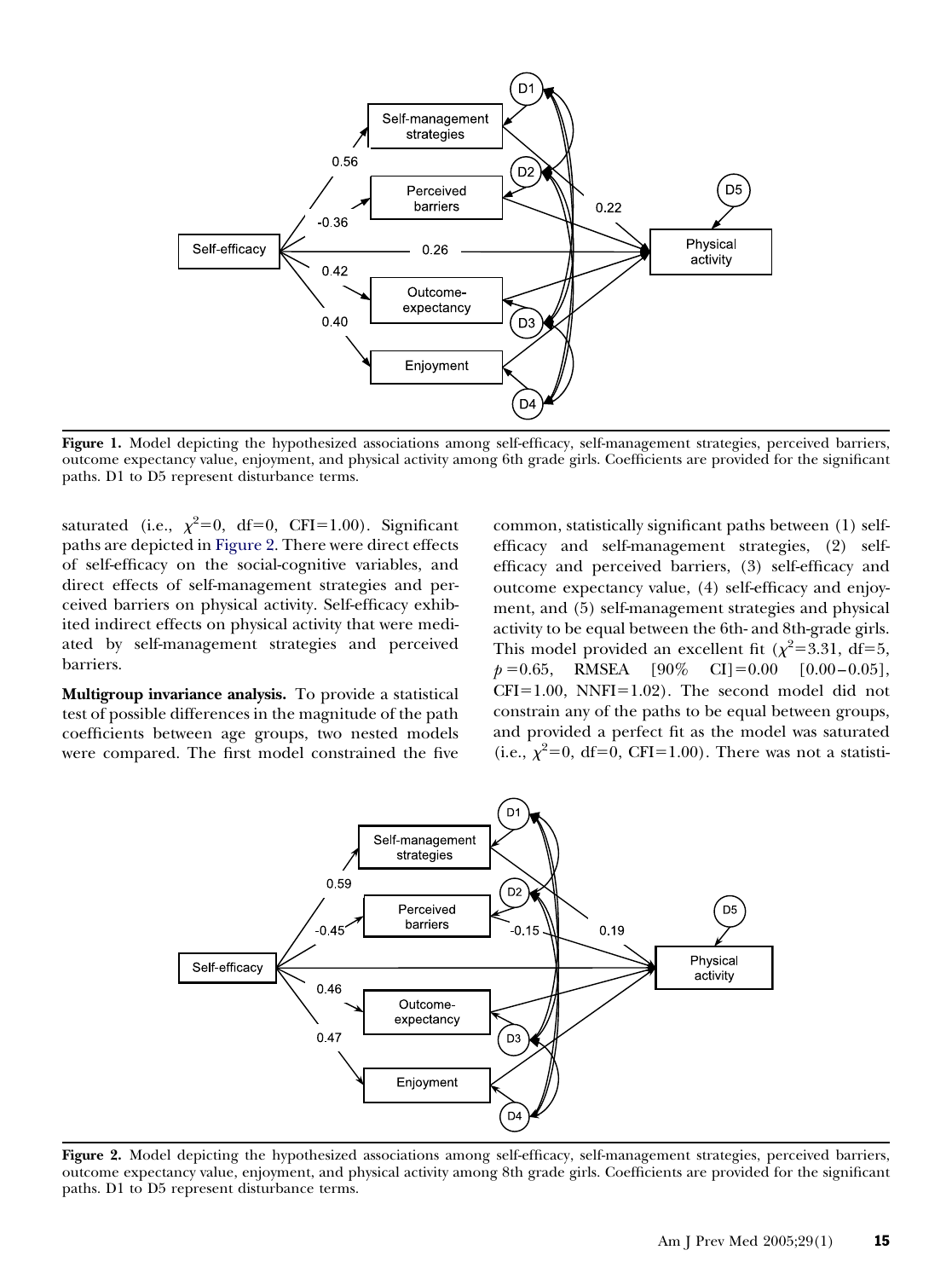cally significant difference between the fit of the two nested models  $(\chi^2_{\text{diff}}=3.31, \text{ df}=5, p=0.65)$ , indicating that the five common paths were similar in magnitude between groups of 6th- and 8th-grade girls.

## **Discussion**

This study provides the initial test by covariance modeling of the validity and usefulness of the selfmanagement strategies questionnaire among adolescent girls. Construct validity was supported by the evidence for factorial validity and invariance of the self-management strategies measure and its independent relationship with physical activity in both samples of 6th- and 8th-grade girls.

Two novel findings of the study are consistent with self-efficacy theory, but had not been previously demonstrated for physical activity. First, the association between self-efficacy and physical activity was mediated by self-management strategies. A recent school-based intervention that increased physical activity among adolescent girls also increased self-efficacy and goal setting, but only self-efficacy mediated the increased physical activity[.40](#page-9-0) That finding and the present results suggest that self-management strategies other than goal setting are a possible mechanism by which self-efficacy influences self-initiated physical activity. Second, no direct association between self-efficacy and physical activity was observed among the 8th-grade girls. Rather, the association of self-efficacy with physical activity was indirect, mediated by self-management strategies and perceived barriers. This suggests that interventions should specifically target self-management strategies and perceived barriers to physical activity as girls progress during adolescence.

With the exception of perceived barriers among 8th graders, the other social-cognitive variables (i.e., outcome expectancy value, perceived barriers among 6th graders, and enjoyment) did not exhibit direct associations with physical activity. In contrast, physical activity has been inversely related to perceived barriers $41-43$  and positively related to outcome expectancy value<sup>44-50</sup> and enjoyment<sup>25,45,51-53</sup> in other studies of children and adolescents. However, those studies did not directly compare the independent associations of self-efficacy, perceived barriers, outcome expectancy value, and enjoyment with physical activity among girls of different ages. The present results suggest that self-efficacy may account for the influence of those variables on physical activity among young girls. Self-efficacy exhibited a direct relationship with physical activity among the 6th grade sample, consistent with previous cross-sectional<sup>44,49,54</sup> and longitudinal $40,47,50,52$  analyses of samples of adolescent girls and boys.

The used measure focuses on self-efficacy for over-coming barriers to being physically active. Bandura<sup>[12](#page-9-0)</sup> *What This Study Adds* ...

Physical activity declines among girls during adolescence.

Self-efficacy is a putative mediator of successful intervention to increase physical activity.

This correlational study of 6th and 8th grade girls shows that self-management strategies (e.g., thoughts, goals, plans, and acts) that support physical activity can be measured validly, and help explain the relation between self-efficacy and physical activity.

Interventions designed to increase physical activity among adolescent girls by increasing selfefficacy should target and experimentally evaluate self-management strategies.

has proposed that efficacy beliefs about overcoming barriers should predict exercise adoption, whereas efficacy beliefs about self-regulation of behavior should predict long-term exercise adherence. Accordingly, the results suggest that self-efficacy about overcoming barriers might represent an important initial target for a physical activity intervention during early adolescence, but it is recognized that other forms of efficacy, such as self-regulatory efficacy, might be more important for long-term changes in physical activity.

Bandura $11,12$  has proposed that self-efficacy operates on behaviors through mediating effects of selfmanagement strategies comprised of cognitive, motivational, affective, and selection dimensions such as strategies for choosing and controlling activities and environments. Those self-management strategies overlap conceptually with several processes of change included in the transtheoretical model (TTM) of stages of change[.55](#page-10-0) Although self-efficacy has been incorporated within the TTM for studies of exercise among adults,  $56$ no other studies were found to have examined how self-management strategies may differentially mediate the effects of self-efficacy on long-term variations in physical activity among adolescent girls. Because it remains controversial whether fluctuations in selfinitiated physical activity occur in distinct stages or represent a continuum[,57,58](#page-10-0) studies of self-efficacy and self-management strategies should compare methodologies that manipulate or otherwise model changes in physical activity according to discrete stages or a behavioral continuum[.59](#page-10-0)

The cross-sectional design of the study precludes the temporal sequencing of the measures with sufficient time (e.g.,  $>2$ -week test–retest period) and the experimental manipulation needed to draw inferences about the causal nature of the paths observed between selfefficacy, self-management strategies, and physical activ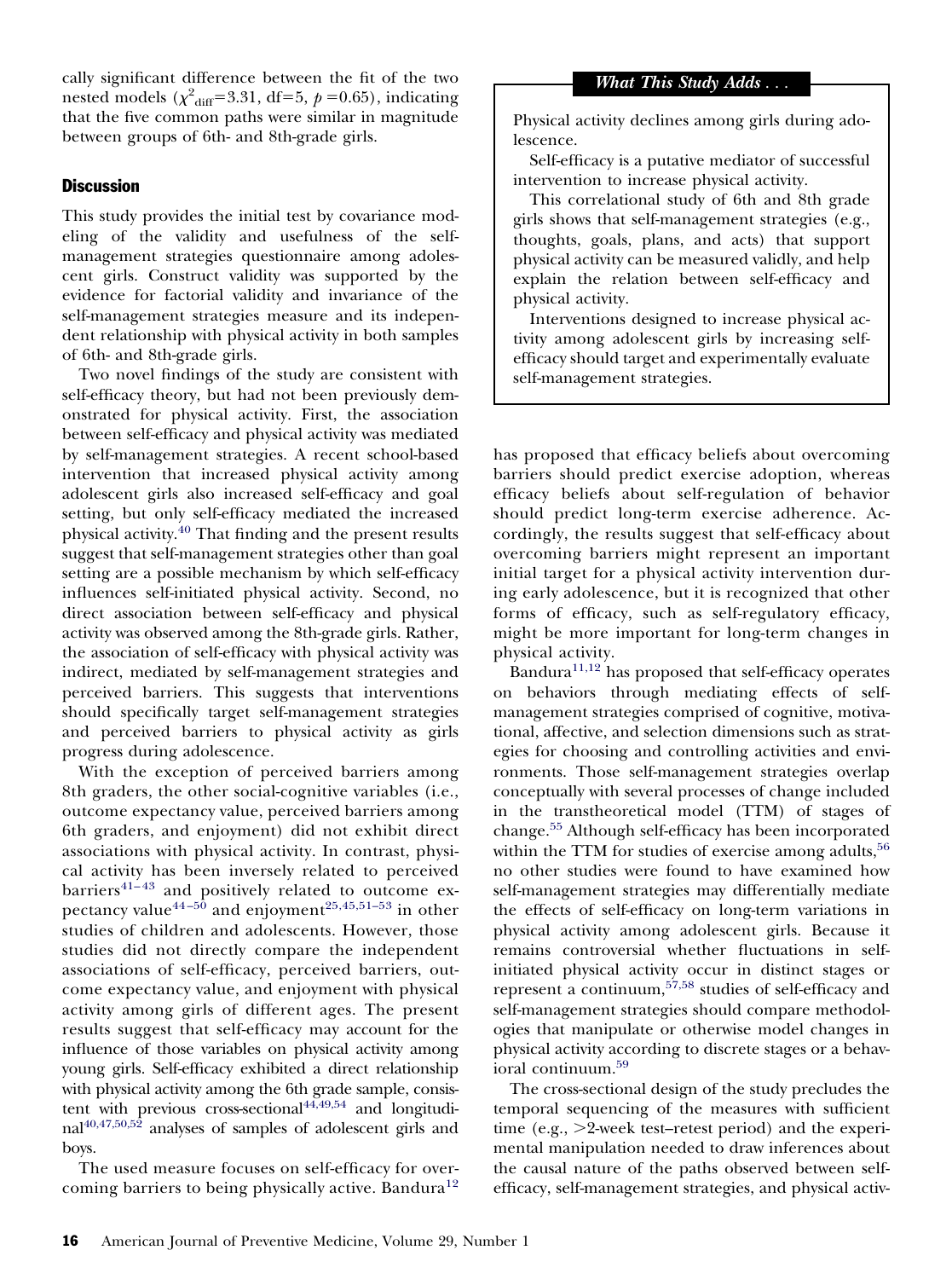<span id="page-9-0"></span>ity. Nonetheless, the directional path model examined was derived from self-efficacy<sup>11</sup> and self-management<sup>13</sup> theories. Because the results are fully consistent with those theories, they are sufficiently positive to encourage experimental research which can confirm that self-management strategies mediate efficacy beliefs about barriers to physical activity among adolescent girls. The findings do not exclude the possibility that the use of self-management strategies might enhance self-efficacy. Research is also needed to examine whether efficacy beliefs about self-regulation influence long-term physical activity and are similarly mediated by self-management strategies.

This research was supported by grants from the National Heart, Lung, and Blood Institute of the National Institutes of Health (U01HL66858, U01HL66857, U01HL66845, U01HL66856, U01HL66855, U01HL66853, and U01HL66852).

No financial conflict of interest was reported by the authors of this paper.

#### References

- 1. Ogden CL, Flegal KM, Carroll MD, Johnson CL. Prevalence and trends in overweight among US children and adolescents, 1999 –2000. JAMA 2002;288:1728 –32.
- 2. Wang G, Dietz WH. Economic burden of obesity in youths aged 6 to 17 years: 1979-1999. Pediatrics 2002;109:E81, 1-6.
- 3. Duke J, Huhman M, Heitzler C. Physical activity levels among children aged 9 –13 years – United States, 2002. Morb Mortal Wkly Rep 2003;52:785– 8.
- 4. Caspersen CJ, Pereira MA, Curran KM. Changes in physical activity patterns in the United States, by sex and cross-sectional age. Med Sci Sports Exerc 2000;32:1601–9.
- 5. Centers for Disease Control and Prevention. Youth risk behavior surveillance—United States, 1997. MMWR Surveill Summ 1998;47:1– 89.
- 6. Kimm SYS, Glynn NW, Kriska AM, et al. Decline in physical activity in black girls and white girls during adolescence. N Engl J Med 2002;347:709 –15.
- 7. Grunbaum JA, Kann L, Kinchen SA, et al. Youth risk behavior surveillance—United States, 2001. MMWR Surveill Summ 2001;51:1– 64.
- 8. Lewis BA, Marcus BH, Pate RR, Dunn AL. Psychosocial mediators of physical activity behavior among adults and children. Am J Prev Med 2002;23(suppl 2):26 –35.
- 9. Bandura A. Health Promotion by social-cognitive means. Health Educ Behav 2004;31:143– 64.
- 10. Sallis JF, Prochaska JJ, Taylor WC. A review of correlates of physical activity of children and adolescents. Med Sci Sports Exerc 2000;32:963–75.
- 11. Bandura A. Self-efficacy: the exercise of control. New York: W.H. Freeman and Company, 1997.
- 12. Bandura A. Human agency in social-cognitive theory. Am Psychol 1989;44:1175– 84.
- 13. Bagozzi RP. The self-regulation of attitudes, intentions, and behavior. Soc Psychol Q 1992;55:178 –204.
- 14. Nigg CR. Explaining adolescent exercise behavior change: a longitudinal application of the transtheoretical model. Ann Behav Med 2001;23:11–20.
- 15. Messick S. Validity of psychological assessment: validation of inferences from persons' responses and performances as scientific inquiry into score meaning. Am Psychol 1995;50:741–9.
- 16. Dishman RK, Motl RW, Saunders RP, et al. Factorial invariance and latent mean structure of questionnaires measuring social-cognitive determinants of physical activity among black and white adolescent girls. Prev Med 2002;34:100 – 8.
- 17. Motl RW, Dishman RK, Trost SG, et al. Factorial validity and invariance of questionnaires measuring social-cognitive determinants of physical activity in adolescent girls. Prev Med 2000;31:584 –94.
- 18. Hoyle RH, Smith GT. Formulating clinical research hypotheses as structural equation models: a conceptual overview. J Consult Clin Psychol 1994;62:429 – 40.
- 19. Loevinger J. Objective tests as instruments of psychological theory. Psychol Rep 1957;3:635–94.
- 20. Bollen KA. Structural equations with latent variables. New York: John Wiley and Sons, 1989.
- 21. Vandenberg RJ, Lance CE. A review and synthesis of the management invariance literature: suggestions, practices, and recommendations for organizational research. Org Res Methodol 2000;3:4 – 69.
- 22. Saelens BE, Sallis JF, Calfas KJ, Sarkin JA, Caparosa S. Use of selfmanagement strategies in a 2-year cognitive-behavioral intervention to promote physical activity. Behav Ther 2000;31:365–79.
- 23. Taylor WC, Sallis JF, Dowda M, Freedson PS, Eason K, Pate RR. Activity patterns and correlates among youth: differences by weight status. Pediatr Exerc Sci 2002;14:418 –31.
- 24. Ajzen I. The theory of planned behavior. Org Behav Hum Decisional Process 1991;50:179 –211.
- 25. Motl RW, Dishman RK, Saunders R, Dowda M, Felton G, Pate RR. Measuring enjoyment of physical activity among adolescent girls. Am J Prev Med 2001;21:110-7.
- 26. Crocker PRE, Bailey DA, Faulkner RA, Kowalski KC, McGrath R. Measuring general levels of physical activity: preliminary evidence for the physical activity questionnaire for older children. Med Sci Sports Exerc 1997;29:1344 –9.
- 27. Kowalski KC, Crocker PRE, Faulkner RA. Validation of the physical activity questionnaire for older children. Pediatr Exerc Sci 1997;9:174 – 86.
- 28. Kowalski KC, Crocker PRE, Kowalski NP. Convergent validity of the physical activity questionnaire for adolescents. Pediatr Exerc Sci 1997;9:342–52.
- 29. Arbuckle JL, Wothke W. Amos 4.0 user's guide. Chicago: SmallWaters Corporation, 1999.
- 30. Enders CK. A primer on maximum likelihood algorithms available for use with missing data. Structural Equation Modeling 2001;8:128 – 41.
- 31. Arbuckle JL. Full information estimation in the presence of incomplete data. In: Marcoulides GA, Schumacker RE, eds. Advanced structural equation modeling: issues and techniques. Mahwah NJ: Lawrence Erlbaum, 1996:243–77.
- 32. Enders CK, Bandalos DL. The relative performance of full information maximum likelihood estimation for missing data in structural equation models. Structural Equation Modeling 2001;8:430 –57.
- 33. Jöreskog KG. Testing structural equation models. In: Bollen KA, Long JS, eds. Testing structural equation models. Newbury Park CA: Sage, 1993:294 –316.
- 34. Raykov T, Marcoulides GA. A first course in structural equation modeling. Mahwah NJ: Lawrence Erlbaum, 2000.
- 35. Jöreskog KG, Sörbom D. LISREL 8: User's reference guide. Chicago: Scientific Software International, 1996.
- 36. Hu L, Bentler PM. Cutoff criteria for fit indices in covariance structure analysis: conventional criteria versus new alternatives. Structural Equation Modeling 1999;6:1–55.
- 37. Bentler PM. Comparative fit indices in structural models. Psychol Bull 1990;107:238 – 46.
- 38. Cheung GW, Rensvold RB. Evaluating goodness-of-fit indices for testing measurement invariance. Structural Equation Modeling 2002;9:233–55.
- 39. Hall RJ, Snell AF, Foust MS. Item parceling strategies in SEM: investigating the subtle effects of unmodeled secondary constructs. Org Res Methodol 1999;2:233–56.
- 40. Dishman RK, Motl RW, Saunders RP, et al. Self-efficacy partially mediates the effect of an intervention to increase physical activity among black and white adolescent girls. Prev Med 2004;38:628 –36.
- 41. Tappe MK, Duda JL, Ehrnwald PM. Perceived barriers to exercise among adolescents. J Sch Health 1989;59:153–5.
- 42. Tappe MK, Duda JL, Menges-Ehrnwald P. Personal investiment predictors of adolescent motivational orientation toward exercise. Can J Sports Sci 1990;15:185–92.
- 43. Zakarian JM, Hovell MF, Hofstetter CR, Sallis JF, Keating KJ. Correlates of vigorous exercise in a predominantly low SES and minority high school population. Prev Med 1994;23:314 –21.
- 44. Strauss RS, Rodzilsky D, Burack G, Colin M. Psychosocial correlates of physical activity in healthy children. Arch Pediatr Adolesc Med 2001;155:897–902.
- 45. Bungum T, Dowda M, Weston A, Trost SG, Pate RR. Correlates if physical activity in male and female youth. Pediatr Exerc Sci 2000;12:71–9.